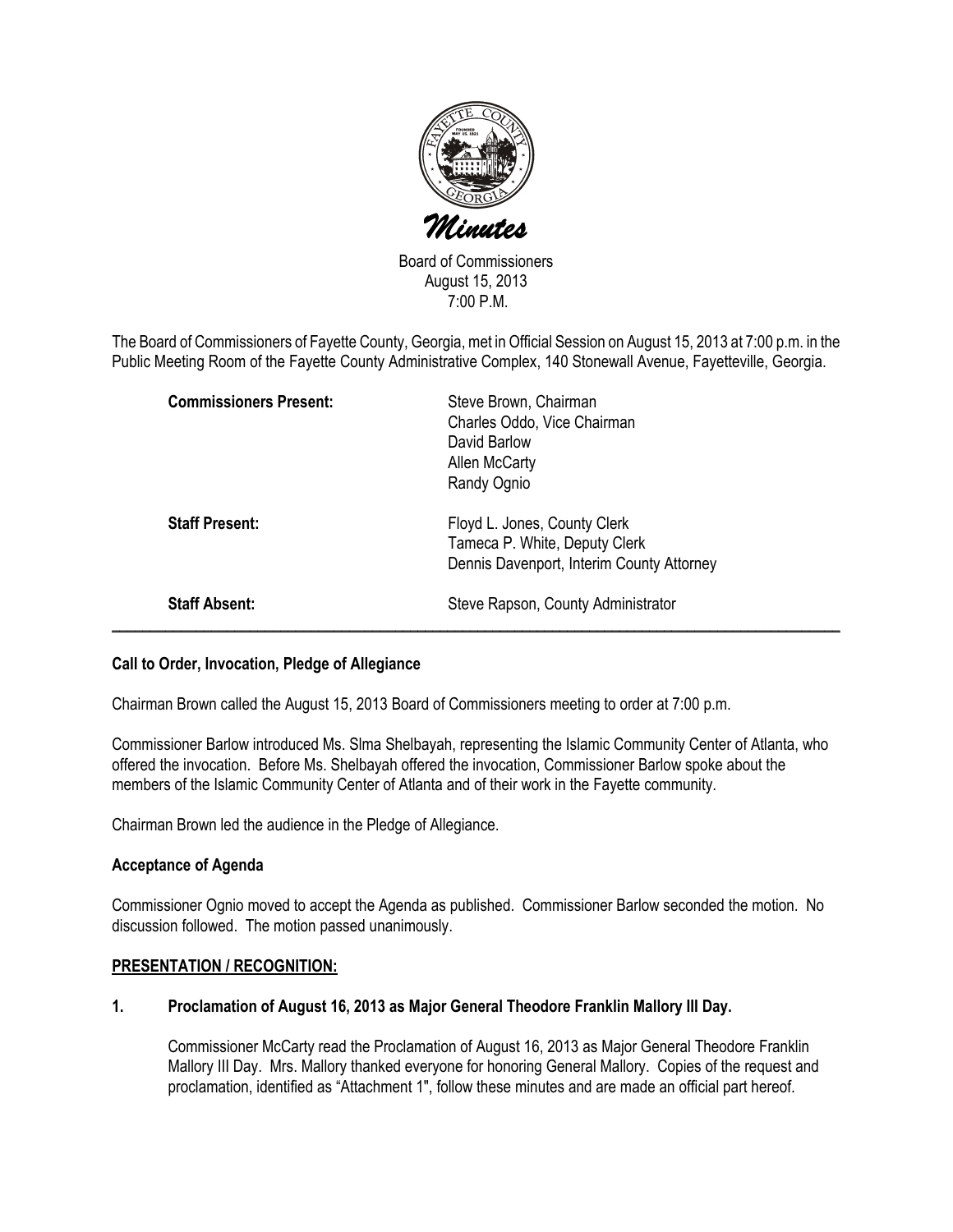## 2. Proclamation of August 19-23, 2013 as Telework Week in Fayette County.

Fayette County Intern Kyra Parks read the Proclamation of August 19-23, 2013 as Telework Week in Fayette County. In his introduction of Ms. Kyra Parks, Chairman Brown informed Ms. Parks' family, who were seated in the audience, that they did a "fantastic job", and that they raised "a beautiful, smart, wonderful, intelligent woman and that it was a joy to have her in the intern program." After Ms. Parks read the proclamation, Chairman Brown pointed out that some Fayette County departments could work from home as fast and efficiently as they are able to do from the office. He said the County found that by incorporating the telework program that it would have the ability to operate away from its facilities in the event of inclement weather or a disaster. Copies of the request and proclamation, identified as "Attachment 2", follow these minutes and are made an official part hereof.

## 3. Recognition of Fire Apparatus Operator Russell Sharpe as the "American Legion Firefighter of the Year".

Fire Chief David Scarbrough said the Fire Department has a tradition of acknowledging individuals for consistent job performance and outstanding deeds, and that Fire Apparatus Operator Russell Sharpe is one of those individuals deserving to be recognized. He then told of how Mr. Sharpe was able to assess an elderly gentleman who had entered into cardiac arrest, and how he was able to help resuscitate the gentleman. Mr. Denny W. Leander, representing American Legion Post 105, recognized Fire Apparatus Operator Russell Sharpe as the "2013 American Legion Firefighter of the Year." Mr. Leander stated that Mr. Sharpe was selected out of all the firefighters entered into the Georgia American Legion Firefighter's contest. He said this was the second year in a row that their nominee had won the state-wide award. He then presented Mr. Sharpe with an American Legion Award. A copy of the request, identified as "Attachment 3", follows these minutes and is made an official part hereof.

## 4. Recognition of Clerk of Juvenile Court Kathleen Cunningham for her work in obtaining a \$59,800 grant under the Juvenile Reinvestment Grant Program with the Justice Department.

Chairman Brown said the County was very proud of its Juvenile Court, and he explained it was not an easy job to work in the Juvenile Court. He said the staff has a lot of caseloads that they have to work through, that the work is very trying, that working with juveniles creates stress in its own way, and that the people who work in the Juvenile Court System do more than is required in their jobs. He explained that they look for grant opportunities to improve programs, that they look for educational opportunities, and they look for programs that will reduce the juvenile recidivism rate. He said the County was proud of its people and that it had a Certificate of Appreciation for Juvenile Court Clerk Kathleen Cunningham. He then read the certificate into the record. Ms. Cunningham and her co-worker, Ms. Helen Trouth, spoke about how the grant would be utilized for the betterment of juveniles in the court system. Copies of the request and recognition, identified as "Attachment 4", follow these minutes and are made an official part hereof.

## 5. Recognition of the Fayette County Chamber of Commerce's new "Chamber for Good" website.

Chairman Brown mentioned that the Board had decided to recognize people who do good deeds in the Fayette community, and to recognize those who are setting an example for others. Commissioner Oddo then read the recognition of the Fayette County Chamber of Commerce's new "Chamber for Good" website into the record. Fayette County Chamber President Virginia Gibbs spoke about the "Chamber for Good" website and how to be involved. Copies of the request and recognition, identified as "Attachment 5", follow these minutes and are made an official part hereof.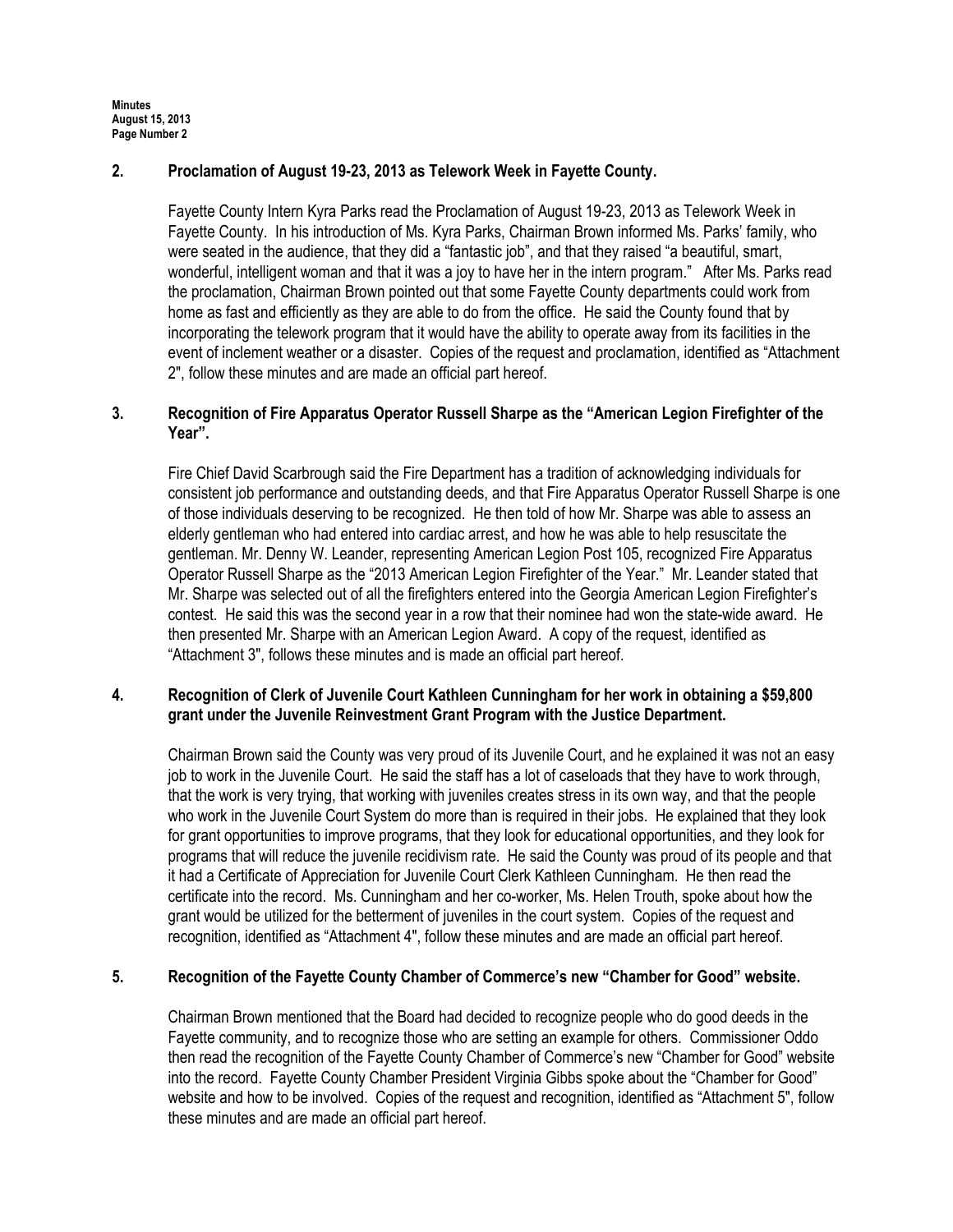#### PUBLIC HEARING:

There was no Public Hearing.

#### PUBLIC COMMENT:

No one spoke under Public Comment.

#### CONSENT AGENDA:

Commissioner Oddo asked to remove Consent Agenda Item 7 for consideration.

Commissioner Oddo moved to approve Consent Agenda Items 6-11 with the exception of Consent Agenda Item 7. Commissioner Barlow seconded the motion. No discussion followed. The motion passed unanimously.

- 6. Approval of staff's recommendation to continue the maintenance agreement between Fayette County and Motorola for the 800MHz ASTRO Simulcast System, and to authorize the Chairman to sign the renewal contract, in the amount of \$490,879.91, for the term of July 1, 2013 through June 30, 2014. Copies of the request and maintenance agreement, identified as "Attachment 6", follow these minutes and are made an official part hereof.
- 7. Approval of staff's recommendation to adopt Resolution 2013-16 granting oversight to the 911 Communications Board of Fayette County of the Future Naming of Streets, to promote the public health, safety and welfare, and for other purposes.

Commissioner Oddo said it sounded like a good idea to have a central "location" that would eliminate the duplication of street names, but he wanted to make sure that the naming of the streets would be left up to the jurisdictions, who would work with the 911 Communications Board working to ensure that no duplications would occur.

Interim County Attorney Dennis Davenport replied that the proposed street names would be presented to the 911 Communications Board. He added that Fayette County would need to adopt the resolution, and that all of the other jurisdictions would also have to adopt the resolution. He explained that the 911 Communications Board would serve as representatives from nearly all jurisdictions in the Fayette community, and the goal was intended to prevent like-sounding street names from occurring within any jurisdiction within Fayette County. He said the reason for this resolution was that like-sounding street names become a hindrance for emergency services' response. He said the street names would be proposed, and those names would be reviewed by the 911 Communications Board to ensure nothing is substantially similar to what is already on the books.

Chairman Brown added that the issue was to eliminate the potential of an operator error by having two street names in the County, say in Peachtree City or the County or in Tyrone, so that an emergency vehicle is not dispatched to the wrong location.

Commissioner McCarty moved to approve staff's recommendation to adopt Resolution 2013-16 granting oversight to the 911 Communications Board of Fayette County for the Future Naming of Streets, to promote the public health, safety and welfare, and for other purposes. Commissioner Ognio seconded the motion. The motion passed unanimously. Copies of the request and Resolution 2013-16, identified as "Attachment 7", follow these minutes and are made an official part hereof.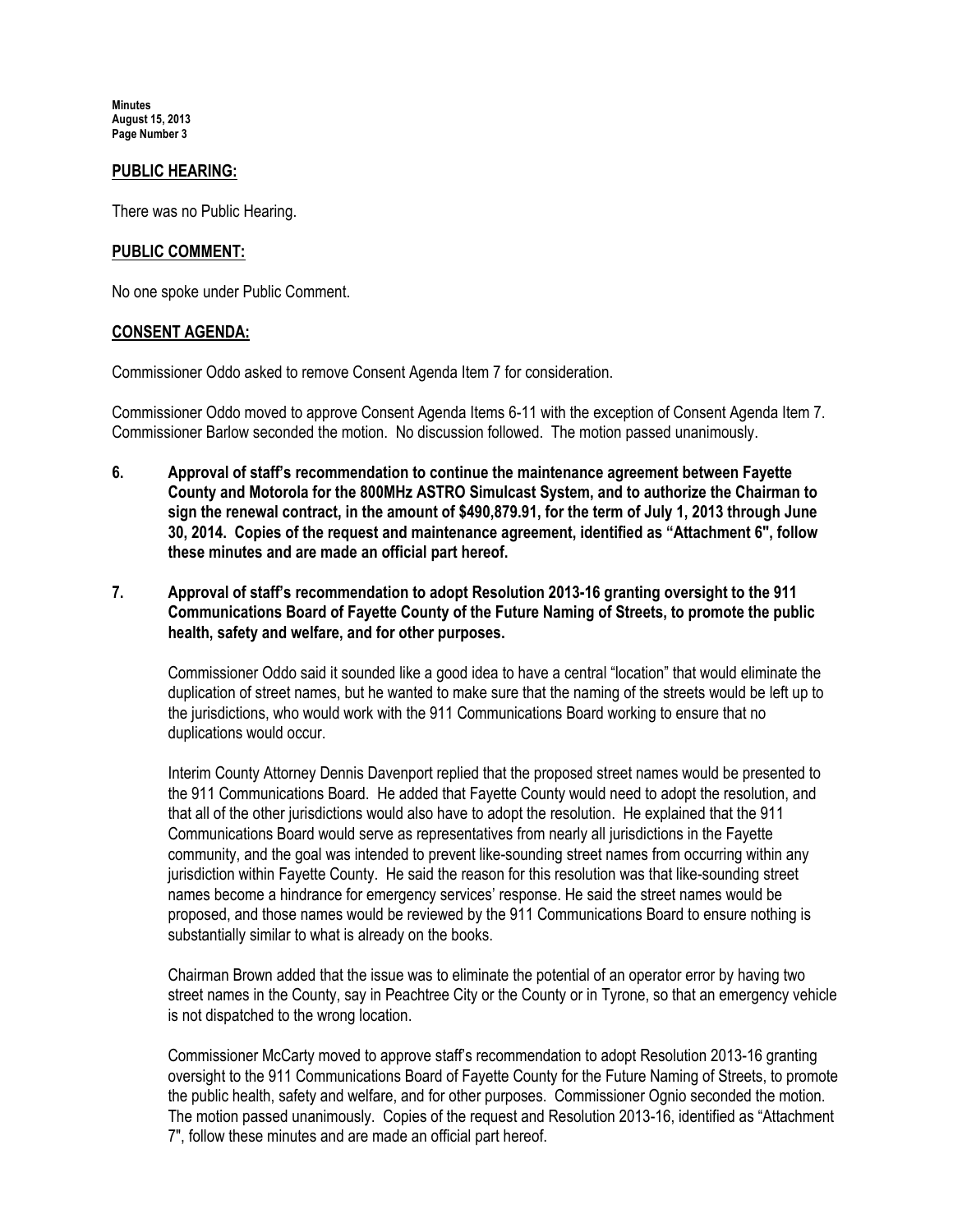- 8. Approval of staff's request for the Board to declare six workstations as unserviceable, to authorize staff to sell the workstations either to the highest bidder or by utilizing the GovDeals website, and to return proceeds from the sales to 911's fund balance. A copy of the request, identified as "Attachment 8", follows these minutes and is made an official part hereof.
- 9. Approval of the Sheriff's request to authorize the Chairman to sign the Statewide Electronic Secondary Metals Recycler Database Agreement as required by the Georgia Sheriff's Association. Copies of the request and the Statewide Electronic Secondary Metals Recycler Database Agreement, identified as "Attachment 9", follow these minutes and are made an official part hereof.
- 10. Approval of the disposition of tax refunds as recommended by the Tax Assessor's Office. A copy of the request, identified as "Attachment 10", follows these minutes and is made an official part hereof.
- 11. Approval of the August 7, 2013 Board of Commissioners Emergency Special Called Meeting Minutes.

#### OLD BUSINESS:

12. Discussion of proposed amendments to the Fayette County Code of Ordinances, Chapter 20. Zoning Ordinance, Article IX Zoning Board of Appeals regarding illegal lots.

Community Development Director Pete Frisina reminded the Board that this issue was raised by the Board in April in response to a previous zoning application for an illegal non-conforming lot status. He said the Board asked staff to review the issue and to try to find another mechanism or solution within the zoning ordinance that would achieve basically the same outcome; namely, to look at illegal lots under criteria to determine if there is a way to "legitimize those lots". Mr. Frisina replied that the proposed process would involve the Zoning Board of Appeals, and he added that the Zoning Board of Appeals and the Planning Commission have looked at the proposed amendments and are in favor of them. He also mentioned to the Board that the proposed amendments were prepared by both the interim County Attorney and staff.

Mr. Frisina explained that the proposed amendments explained that if an applicant wanted a zoning variance that they already had to meet seven criteria, and that the proposed amendments would add an additional three criteria pertaining to illegal lots. He said the county has several properties that have been illegal for years, and those illegal lots have gone through five, or six, or seven property owners who are far removed from the person who created the problem. He said the county was trying to find a solution for those properties since the lots are in an area where they could not be rezoned to a smaller acreage due to the County's Land Use Plan. He said the intention was to not create a conflict either with the Zoning Ordinance or with the Land Use Plan. Mr. Frisina explained that the first of the three additional criteria was that the transaction given the applicant owner of the subject property was more than five years old from the date of the application, or (if the period of ownership is less than five year) that the property has been illegal for at least ten years. He explained that, essentially, a person had to own the property for at least ten years before they could apply for a variance. He added that the intention of the first criteria was to establish a time period that does not encourage people to create illegal lots, but that the time limit is not designed to be so far out that it is unachievable. Mr. Frisina told the Board that the second additional criterion was that the applicant cannot be related to anybody who created the problem or who made the lot illegal. He then said the third additional criteria was that a determination would have to be made concerning property adjacent to the illegal lot that could be purchased and added to the illegal lot that would then render the illegal lot as a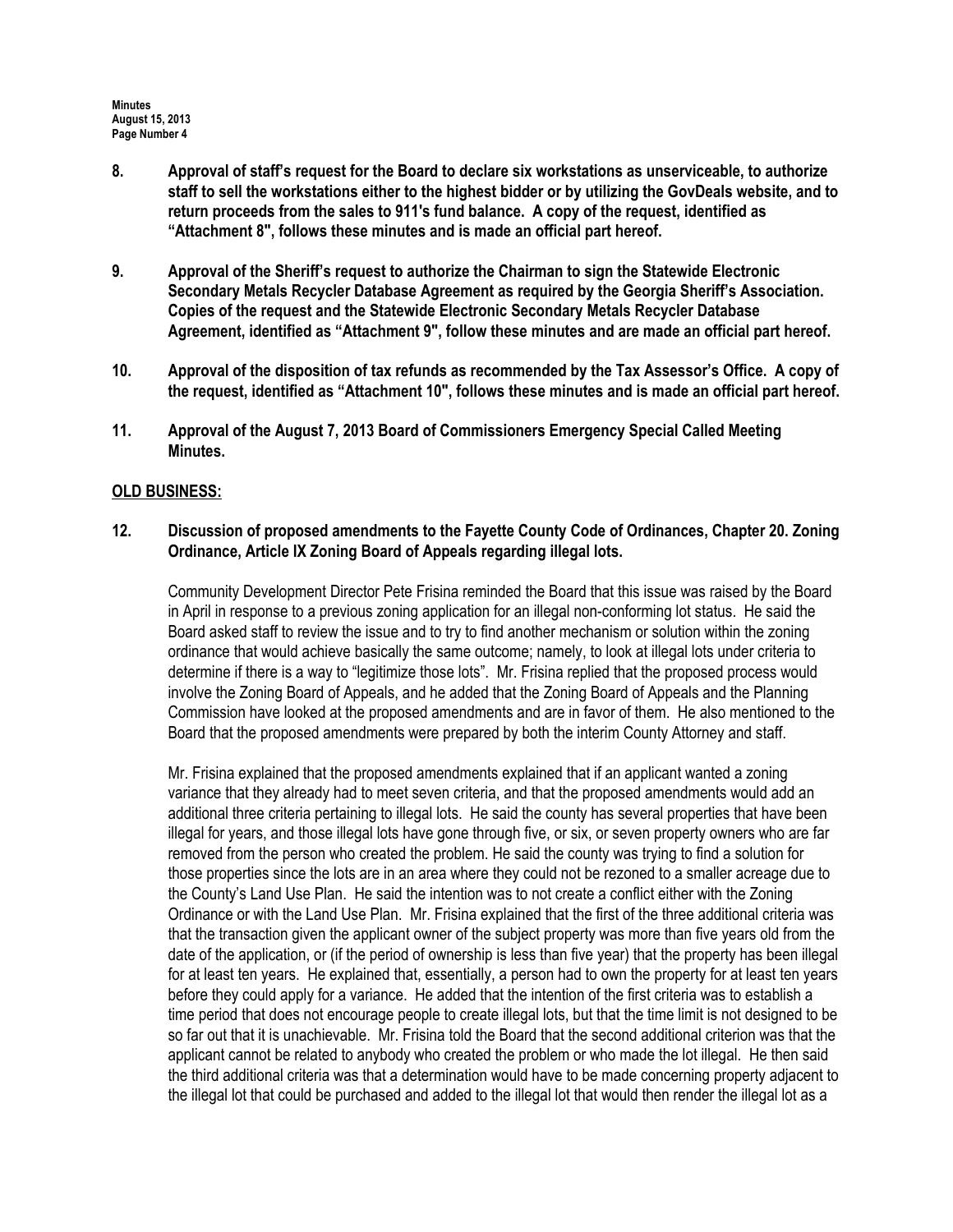legal lot. He said if the county would not allow a purchase that would render an otherwise legal lot to be illegal. He also clarified that if the neighboring lot to an illegal lot was illegal, then the county would not allow someone to buy a sliver of the neighboring illegal lot only to make the original lot legal.

Chairman Brown asked Mr. Frisina what constitutes an illegal lot and why there are illegal lots. Mr. Frisina replied that an illegal lot is a lot that was altered in a way that it does not comply with basic zoning, be it lot size, lot width, or the road frontage. He explained that years ago, Fayette County did not have quite as much control over the issue as it does now, and that now the county, based on the laws imposed on the Clerk of Superior Court, sends any plat back to the Planning and Zoning Department that does not have approvals or signatures on them. Mr. Frisina said there are still ways to create illegal lots since there is no way to catch everything, but that the proposed amendments were an effort to deal with lots that have been illegal for a long period of time. He explained that if a person has an illegal lot and something happens to his home, the county cannot allow that person to rebuild his home. He acknowledged that those were the worst case scenarios, and that was what the county was trying to alleviate.

Commissioner Barlow asked if this issue was in relation to the young couple who came to the Board earlier in the year and were unable to get help. Mr. Frisina replied that they were one of several people throughout the county. Commissioner Barlow asked if the proposed amendments would help solve their problem. Mr. Frisina replied that he thought it would help them with their problem. Commissioner Barlow mentioned that help would be wonderful since it was a devastating thing to find a young couple who purchased an expensive home only to find out it is on an illegal lot, that they cannot get insurance, and that they cannot rebuild it if something happens to it.

The Board consented to authorize staff to forward the proposed amendments to the Fayette County Code of Ordinances, Chapter 20. Zoning Ordinance, Article IX Zoning Board of Appeals regarding illegal lots to public hearing. A copy of the request, identified as "Attachment 11", follows these minutes and is made an official part hereof.

# NEW BUSINESS:

## 13. Consideration of a recommendation from Chairman Brown and Commissioner Ognio to appoint Mr. Todd Strickland to the Fayette County Development Authority, to fill State Court Judge Jason Thompson's unexpired term, and for said appointment to expire on April 9, 2014.

Chairman Brown explained that State Court Judge Jason Thompson was appointed by Governor Deal to his position in State Court, and in doing so a vacancy was left on the Fayette County Development Authority. He said a number of really good candidates were interviewed. He reminded everyone that the current Board advertises for all boards, commissioners, and authorities, and that the County has been receiving tremendous responses. He said the candidates who apply are full of life experience, education, and work experience. He told the audience that the hardest part is to tell some of them that they will not be the choice. Chairman Brown continued saying the County always feels good advertising for positions since it receives "super fantastic people" and that Mr. Strickland is one of those. He commented that Mr. Strickland would be a great addition to the Fayette County Development Authority.

Commissioner Ognio moved to appoint Mr. Todd Strickland to the Fayette County Development Authority. Commissioner McCarty seconded the motion. No discussion followed. The motion passed unanimously. A copy of the request, identified as "Attachment 12", follows these minutes and is made an official part hereof.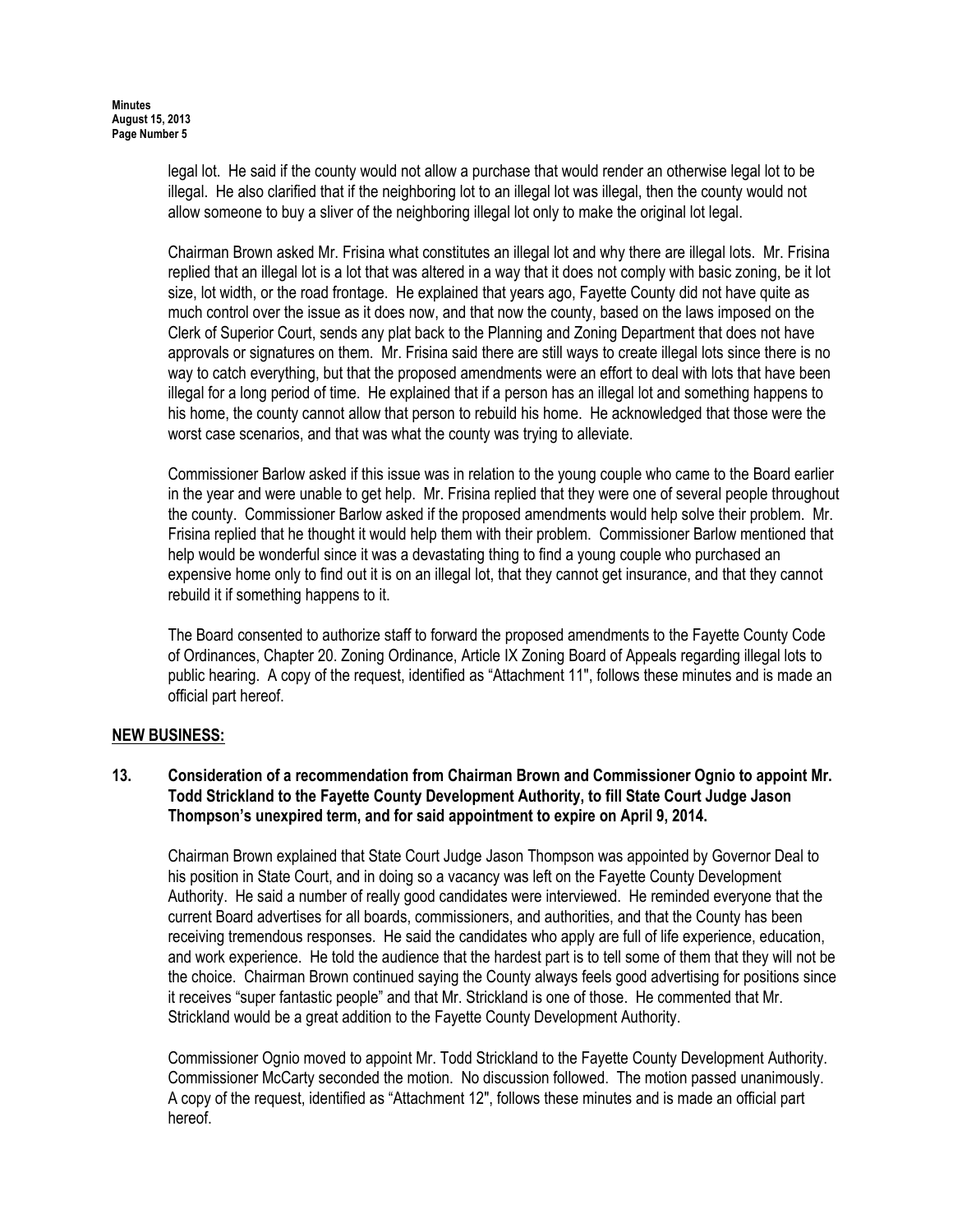### 14. Intern Project: An Unified Approach to Motorized Cart Ordinances.

Chairman Brown mentioned that there were additional documents on the dais that were not included in the Agenda packets. He said there was an emails in support from Ms. Amy Evert, Ms. Elaine Knowlton, Ms. Kay Norton, Ms. Lara Dial, and Duey Pfeifer.

County Intern Jason Girolami gave a PowerPoint presentation on "An Unified Approach to Motorized Cart Ordinances". Mr. Girolami identified two areas of concern with regard to the various golf cart ordinances throughout Fayette County: 1) Age Restrictions for driving golf carts that differ between the jurisdictions and 2) Registration / Decals requirements which can be specific for the jurisdictions that residents live in but can become a problem once a person crosses from one jurisdiction to another in his golf car.

Mr. Girolami recommended that the jurisdictions of Fayette County, Fayetteville, and Tyrone should consider amending their age restrictions to match those of Peachtree City, and that this effort may require amending state law to reflect the county-wide system as an extension of the Peachtree City system. Mr. Girolami further recommended that Fayette County needs to consider registering golf carts like other jurisdictions do, that the county, along with the City of Fayetteville, should administer identification decals for each golf cart, and that all Fayette County's jurisdictions should enact reciprocal agreements, similar to the agreement between Peachtree City and Tyrone, to allow travel county-wide.

Chairman Brown pointed out that in Peachtree City, senior citizens who have quit driving a car can still drive a golf cart, but in the City of Fayetteville senior citizens who have quit driving their cars are also not able to drive their golf carts.

Commissioner Oddo asked if consideration had been given to merging all of the jurisdictions under one authority. Mr. Girolami said that there had been consideration to merge all of the jurisdictions under one authority, but it seemed like a very big and tedious process. Chairman Brown added that the suggested merging would create its own legal issues as well since jurisdictions are required to have their own sets of ordinances.

David Kozusko: Mr. Kozusko stated that in 1998 he lived in Jefferson Woods, and Peachtree City was going to build a golf cart path from his property to Starr's Mill High School. He said he recognized that there was going to be a problem with the age restrictions since they lived in Favetteville even though his address read "Peachtree City". He said the issue was addressed in 1998 and resolution was being sought at that time for this issue. He said he hoped to get resolution since the students would be able to drive to school, thus reducing the flow of traffic. He pointed out that at the time the biggest issue that he kept pressing was the age restrictions since they would come from different jurisdictions. He noted that the issue has waited for 14 years, and yet the same battle is being fought. He suggested that the Board needed to do something to move the issue forward since young adults are driving from jurisdiction to jurisdiction on the same golf cart path, and if the Sheriff catches them they are in violation.

Lara Dial: Ms. Dial said she would piggy-back on what Mr. Kozusko stated. She said she lives in Whitewater Creek, that she has two kids in Starr's Mill High School and one at Rising Star. She said Mr. Girolami gave a great presentation, and that her biggest issue was that not only can the kids not drive themselves to school, but that they do not know exactly where the jurisdictional lines are. She said if they drive from Peachtree City to Fayetteville, and many kids do, they do not know that they have crossed into a different jurisdiction. She said the differences between jurisdictions are confusing, and that the neighborhoods on Redwine Road are really a part of Peachtree City. She said half the students at Starr's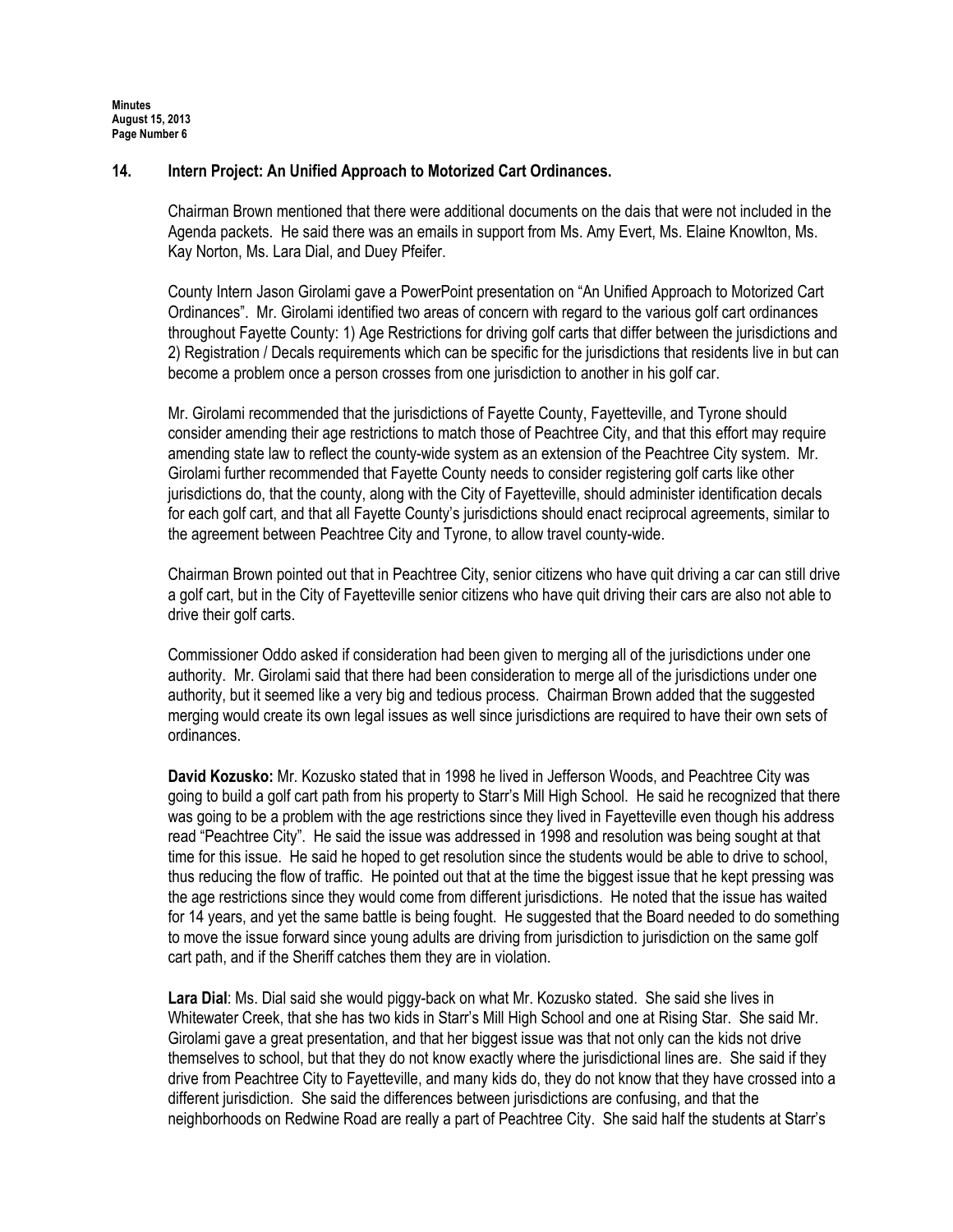Mill live in Peachtree City while the other half live in Fayetteville, but that they are all part of the same community. She suggested that it would make the issues so much easier if the differences were made the same.

Bob Carty: Mr. Carty, a resident of Highgrove Subdivision, said he would follow up on Ms. Dial's comments, and he mentioned that people from Whitewater who are going into Peachtree City should know that it is illegal to cross Redwine Road on a golf cart. He said this battle has been ongoing for several years, that several discussions had taken place between the Board and Mr. Phil Mallon on this issue, and he asked if the people could be given a status on the study.

Chairman Brown replied that he has been working with Public Works Director Phil Mallon and, together, they have been looking at possible ways to generate a crossing between Highgrove and Whitewater subdivisions. He mentioned that the entrances are directly across the street from one another, and he has always found it fascinating that someone from Highgrove can drive in their golf cart all the way to Peachtree City and play at Braelinn Golf Course, but they cannot go across the street and play golf at Whitewater. He said he and staff have worked on solutions, but the work has been delayed due to the recent Stormwater issues. Chairman Brown finished his comments saying Mr. Mallon was going to resume working on this matter as soon as possible.

Scott Fabricius: Mr. Fabricius, who serves as President of Whitewater Creek, said he wanted to follow up on what has been said already. He said he was appreciative of the presentation that was given, and he thought it was important since he wanted to encourage greater golf cart use throughout Fayette County. He continued that there are certain areas throughout the county that are unable to have access to the golf cart system, and that, if possible, that should be changed. Mr. Fabricius stated that people are using the roads to cross with their golf carts in an unsafe manner already, and he asked for stop signs to be installed and crossing paths to be established so that the dangers can be avoided. He mentioned that the stop signs that have been requested outside of Whitewater Creek and Highgrove have been justified on the basis of unsafe travel for vehicles alone, but in addition to that, he asked the Board to establish crossing paths to be established for golf cart use. He encouraged greater use of golf carts throughout the county, but also for the county to look at those areas that could be better adapted to golf cart use so that more people could utilize the golf cart path system.

Deanna Nelson: Ms. Nelson said she lived in The Chimney's Subdivision, and that she appreciated everything that has been said so far. She mentioned that there was a giant elephant in the room that has been missing, and that is that Starr's Mill is not allowing golf carts at the school on the property. She thought it was important for the school to add a few curbs and to utilize parts of the parking lots for golf cart parking. She said there were very few crossing paths and no sharing of streets. She mentioned that golf carts are meant for the grass or for dirt paths and that they do not have to have an expensive blacktop to run on. She thought that as lovely as the conversation was, Starr's Mill is a big complex and it would be awesome to get some parking and curbing and a few extra paths to use the land for green use.

Sam Sweat: Deputy Superintendent of the Fayette County Board of Education Sam Sweat agreed the presentation was very good. He said that through working with the Board of Education, he has spoken to Chairman Brown and that discussion has been held with the principal at Starr's Mill High School. He explained that he was present when Starr's Mill was opened, and that there has always been an issue with parents wanting to drive golf carts to school and wanting to have their children drive golf carts to school. He thought Mr. Girolami's recommendations were good ideas. He said the citizens know that electric golf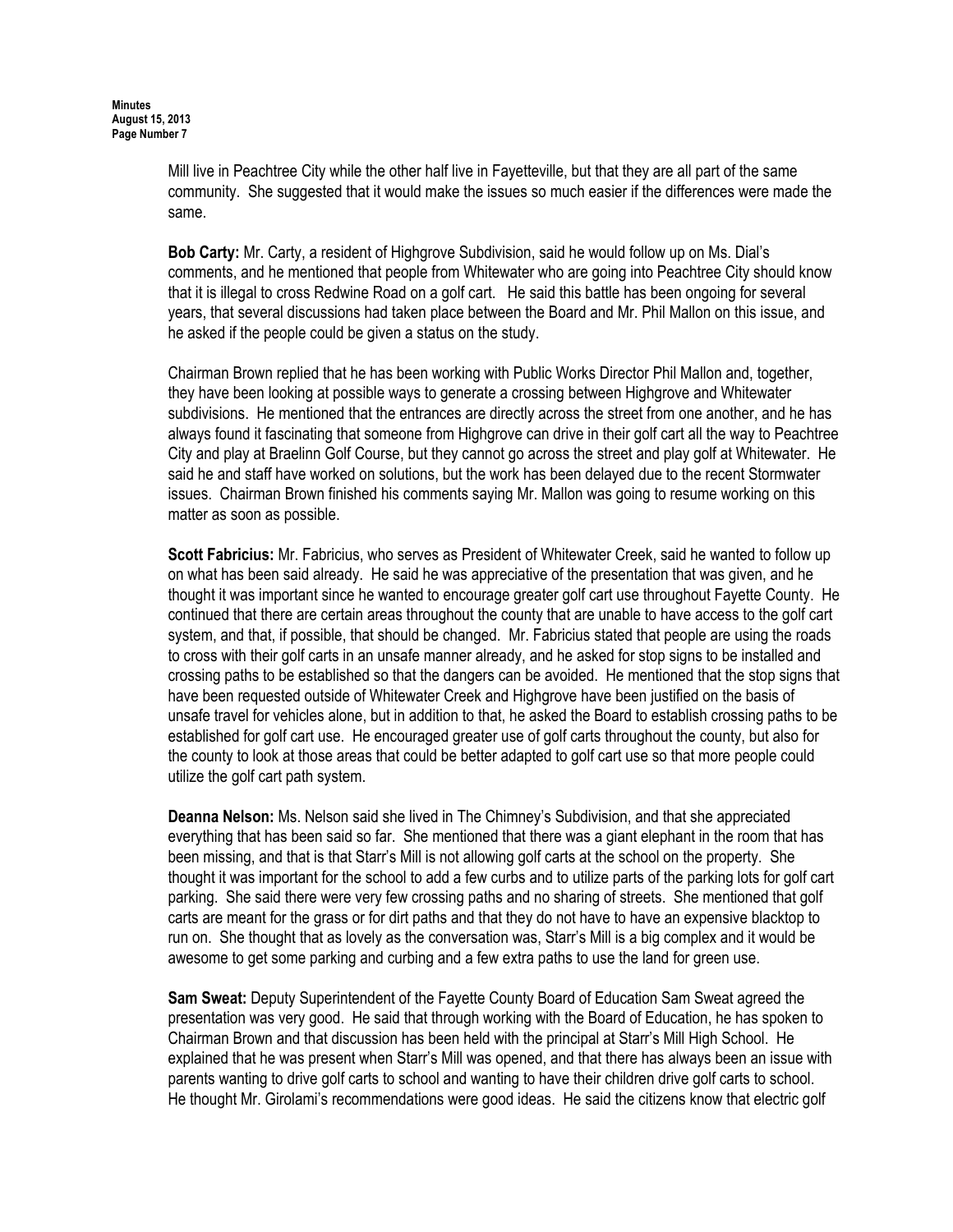carts use clean energy, and he thought it was a good idea. He explained that the golf cart path that leads all the way down to Whitewater Creek was funded through Fayette County through a Safe Routes to School grant. Mr. Sweat explained that there is a golf cart path from Peeples Elementary School to Starr's Mill High School, but that the problem is interacting with the streets. He explained that when the Fayette County Board of Education built Starr's Mill High School, it did not build for golf carts. He said there was enough space at Starr's Mill High School to make parking for golf carts, but the problem is getting the pathway where it is safe for the kids. He understood that golf carts were coming, but it was a matter of funding, taking care of the kids, and ensuring that the county and everyone are on the same page.

The Board unanimously consented to direct Interim County Attorney Dennis Davenport to return to the Board with a review on mimicking the age limitations from Peachtree City for Fayette County, to look at registration of carts, to review offering of decal identifications with the registration, and that the County begins the process of talking to the other jurisdictions upon creating a reciprocal agreement that each jurisdiction recognizes the other jurisdictions' registrations. Copies of the request, the emails identified on the dais, and the PowerPoint presentation, identified as "Attachment 13", follow these minutes and are made an official part hereof.

## 15. Intern Project: Rural Resident Outreach.

County Intern Kyra Parks provided the Board on an update on Rural Resident Outreach. She explained that the Rural Resident Outreach is an initiative to reach out to county citizens who may not receive the local newspapers. She told the audience that an electronic newsletter from the county was able to be accessed on the internet at www.fayettecountyga.gov. She stated that once a person was at Fayette County's home page, they could locate an orange box on the right side of the page that reads: "Subscribe to our Email Newsletters" and that they could register to receive the newsletter from that location. Ms. Parks explained that the electronic newsletter was entirely free and that a person could decide what types of information to receive.

Ms. Parks informed the Board that she and Mr. Jason Girolami delivered informational flyers and distributed them in targeted areas throughout Fayette County. She added that they also sent the flyers to various churches asking them to place information in their bulletins. She said the intention was to have an increase of inscriptions to the newsletter, which will lead to more citizens in Fayette County being informed.

Commissioner McCarty asked if there is there a way to modify the subscription to receive more information. Deputy County Clerk Tameca White answered on Ms. Parks' behalf by stating that there is a way to modify the email newsletter subscription, and she briefly described the steps on how to do so. No other discussion followed. The Board took no action on this item. Copies of the request and PowerPoint presentation, identified as "Attachment 14", follow these minutes and are made an official part hereof.

## 16. Consideration of staff's recommendation to adopt Resolution 2013-17 calling a referendum to seek authorization to permit and regulate Sunday Sales of Distilled Spirits or Alcoholic Beverages for Beverage Purposes by the drink; to promote the public health, safety and welfare, and for other purposes.

Interim County Attorney Dennis Davenport explained that everyone already knows that Fayette County has alcohol sales on Sunday in Fayette County, and some are wondering why this issue has come up again. He informed the Board that one of the tasks that he had initially at the beginning of the year was to deal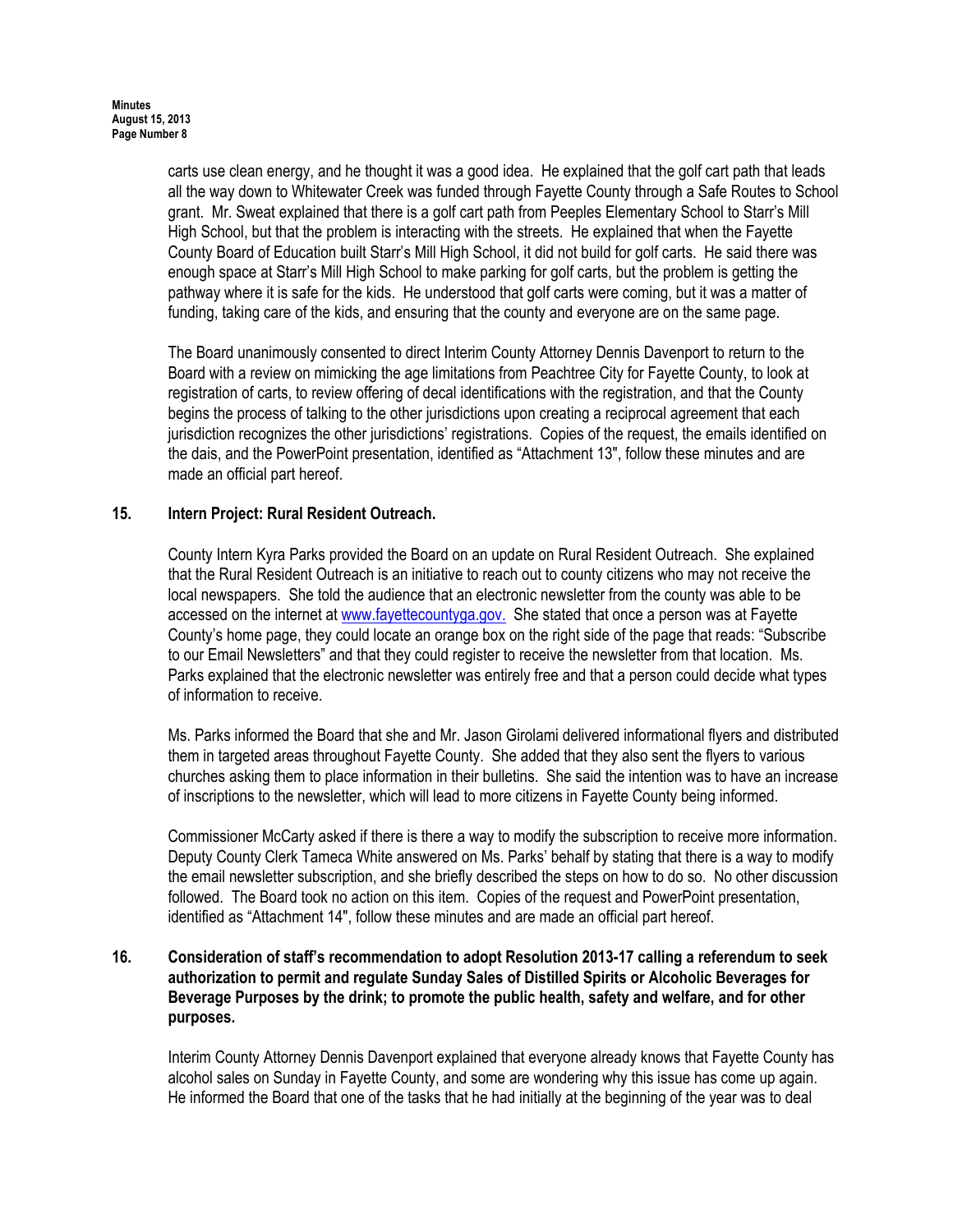with a number of ordinances, and the alcohol ordinance was one of them. He continued by explaining that in 2002, the Board of Commissioners adopted a resolution to hold a referendum to allow the sale of spirits and liquors in Fayette County for on-premises consumption. He said the referendum passed and it allowed businesses to sell from Monday through Saturday. He added that there is a provision of State law that if the County wants to hold sales on Sunday, either package sales or on-premises consumption, the County must first hold a referendum. Mr. Davenport reported that the County held a referendum last year for package sales on Sunday. He explained that the problem is that in May 2012, the question came up about whether the County codes should be amended to allow on-premises consumption of distilled spirits on Sunday, and the decision was to amend the County code. He told the Board that the problem is that the County cannot just amend its code since a referendum must first be held. He stated that Fayette County has already issued licenses to several businesses in the County for on-premises consumption on Sunday while not having the legal authority to do so. He recommended that the Board pass the resolution authorizing a referendum to occur in November for the purpose of allowing on-premises consumption of distilled spirits and alcoholic beverages on Sundays.

Commissioner Ognio moved to approve staff's recommendation to adopt Resolution 2013-17 calling a referendum to seek authorization to permit and regulate Sunday Sales of Distilled Spirits or Alcoholic Beverages for Beverage Purposes by the drink; to promote the public health, safety and welfare, and for other purposes. Commissioner Oddo seconded the motion. No discussion followed. The motion passed unanimously. Copies of the request and Resolution 2013-17, identified as "Attachment 15", follow these minutes and are made an official part hereof.

### 17. Consideration of Commissioner McCarty's request for an ordinance modification allowing for up to one dozen (12) female chickens in all zoning districts except in those neighborhood associations that do not allow chickens.

Commissioner McCarty said at one time, in one of his first jobs, he worked with 100,000 chickens. He said the chickens were all hens, that they laid eggs, and money was made with the eggs. He stated that people should have the right to have chickens, to have fresh eggs for breakfast, out of their own yard. He mentioned that chickens help to control insects, they help to fertilize the garden and yard, and when they get to the point where they do not lay eggs they make "a gospel bird dinner". He thought it should be a person's right, except in a neighborhood association where they are prohibited, to have the ability to raise chickens in their yard and property. Commissioner McCarty pointed out that in parts of downtown Los Angeles, there are areas where chickens are allowed in people's yards. He added that chickens are also allowed in areas of Chicago and New York City. He thought that Fayette County, in an effort to maintain its rural atmosphere, should allow chickens as well.

Chairman Brown suggested that a committee be created, with Commissioner McCarty serving as chairman of the committee, to look at possible options available to the County. Commissioner McCarty agreed to the suggestion, and the Board consented to the creation of a committee for this purpose.

Commissioner Barlow said he researched backyard chickens, and he was fascinated with some of the chicken coops that he saw. He said some of the chicken coops have plans that would require a skilled carpenter to build, and when they are built they create a nice little residence. He explained that he was concerned about the lot sizes and the number of chickens on specific sized lots. He suggested a committee would allow for Commissioner McCarty to explore questions and bring answers back to the Board of Commissioners.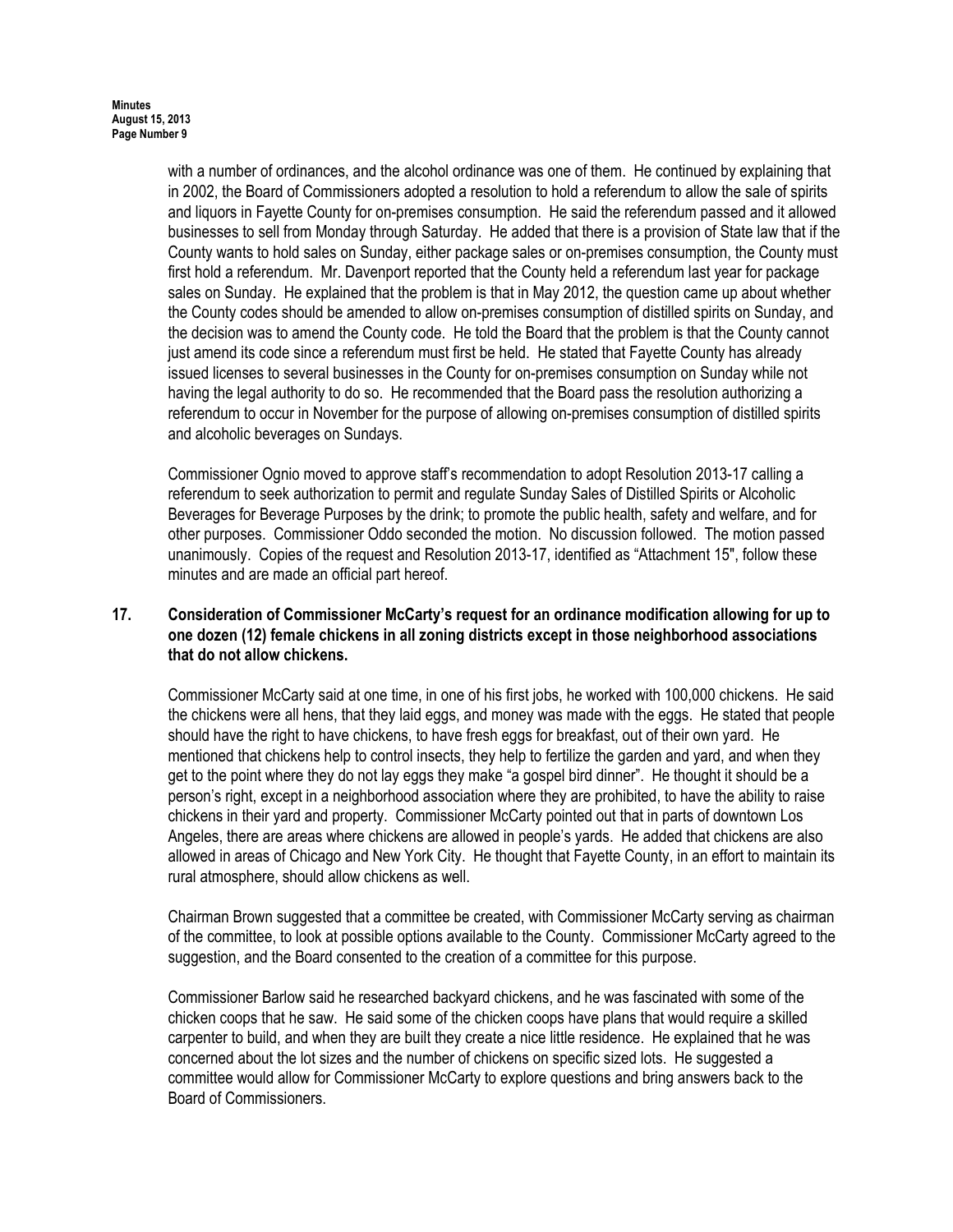Commissioner Oddo said he had never thought of having a chicken in his backyard before. He explained that while he does not know much about chickens, that he is a big believer in property rights who wants to ensure that the chickens would not bother the neighbors either with sound, diseases, or other factors.

Chairman Brown asked Community Development Director Pete Frisina to work with Commissioner McCarty and the committee on this issue, and he asked for the Planning Commission weigh in on the issue.

The Board consented to create a committee on this topic, for Commissioner McCarty to serve as chairman of the committee, to look at possible options and to present some options to the Board. A copy of the request, identified as "Attachment 16", follows these minutes and is made an official part hereof.

### 18. Approval of the July 15, 2013 Board of Commissioners Meeting Minutes. Commissioner Ognio was not present for this meeting.

Commissioner McCarty moved to approve the July 15, 2013 Board of Commissioners Meeting Minutes. Commissioner Barlow seconded the motion. No discussion followed. The motion passed 4-0-1 with Commissioner Ognio abstaining from the vote.

# ADMINISTRATOR'S REPORTS:

There was no Administrator's Report given.

## ATTORNEY'S REPORTS:

Executive Session to Approve Executive Session Minutes: Interim County Attorney Dennis Davenport reported there was one item for Executive Session involving a review of Executive Session Minutes from June 27, 2013.

#### COMMISSIONERS' REPORTS:

Commissioner Barlow: Commissioner Barlow commented that one of Fayette County's great leaders has come under attack, and said he was taken aback by the unsubstantiated allegations being made against Water System Director Tony Parrott. He said as one who has come under vicious attacks, he knows what it is like to stand firm in one's convictions when it would seem that everyone else is against you. He said God's Word reads to "Put on the whole armor of God that we may be able stand against the wiles of the devil". He said as a member of the Board of Commissioners, who does not speak for others, he does not and will not allow a politically expedient opportunity to take down one of Fayette County's finest. He said that he would not allow an attack against any of Fayette County's employees go unchallenged. He explained that his family name and its heritage are filled with warriors who fought for Christ. Commissioner Barlow displayed his family crest, and said it goes back to the 11<sup>th</sup> and 12<sup>th</sup> centuries. He explained that the crest pictured the Barlow's as bold as a lion, and that his family fought for Christ. He said he had no idea what the family crest stood for throughout his entire life, until after he turned his life over to Christ. He told everyone that the Barlow's are not easily intimidated, nor are the Barlow's easily defeated. He mentioned that on the evening of his salvation into God's kingdom a prophecy was spoken over him that at the time he did not understand, but that he was being called into spiritual warfare. He stated that the Barlow crest then took on meaning. Commissioner Barlow quoted Matthew 11:12 saying it was the verse that was spoken over him, and he said the word "violent" referenced in the Scripture means "those who are zealous in their faith". Commissioner Barlow said if the allegations against Mr. Parrott are proven true, then he would cast the second stone. But in the interim, he would stand firm against the enemy and defend Mr. Tony Parrott. A copy of Commissioner Barlow's PowerPoint presentation, identified as "Attachment 17", follows these minutes and is made an official part hereof.